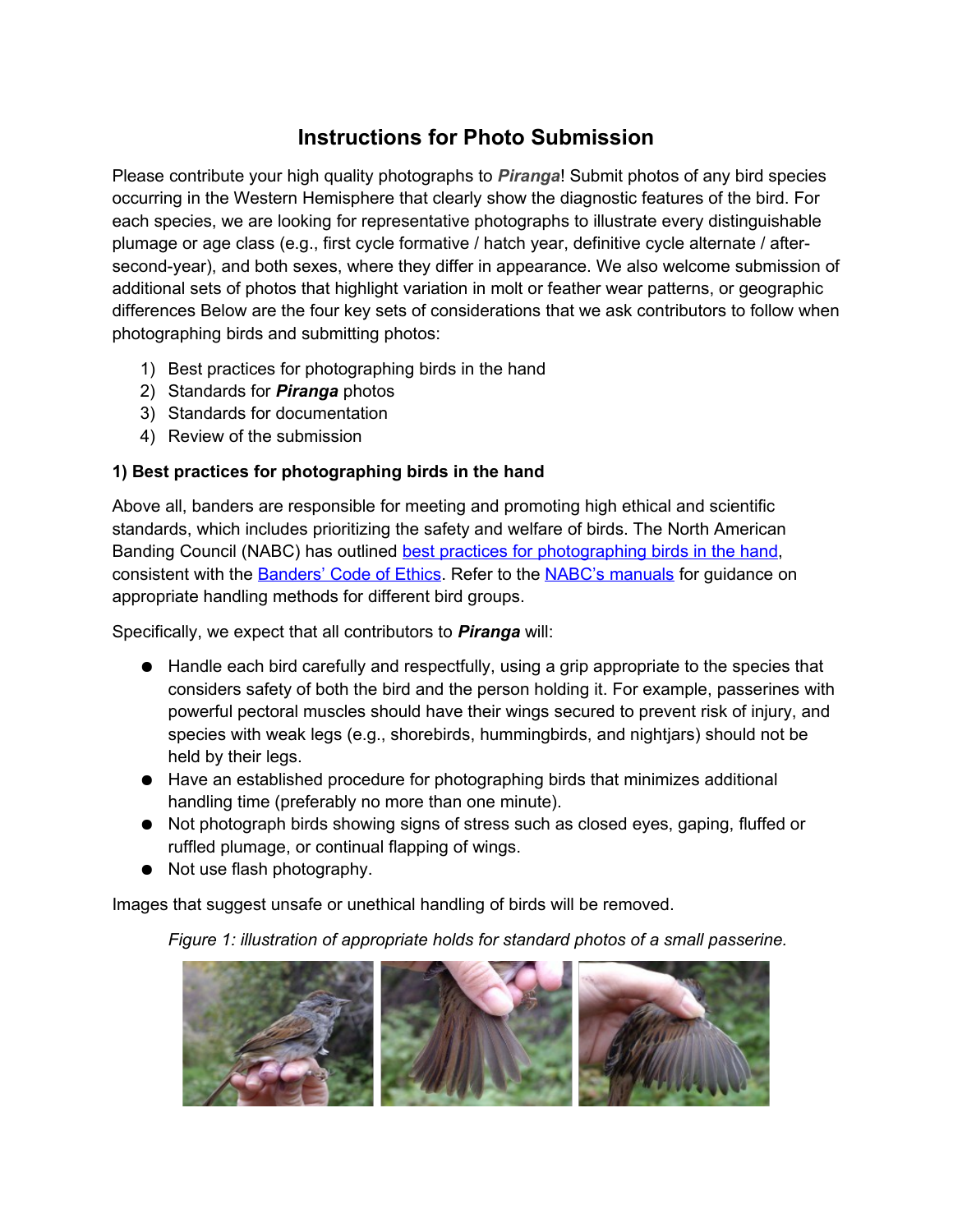# **2) Standards for Piranga photos**

All images should be well exposed, sharply focused, and clearly show key features for identification of species, age and sex. Use a photo editor to crop and resize images prior to upload, to maximize the size of the bird, and make any necessary adjustments to exposure, contrast, framing, etc. All images should be in .jpg format. Upon submission, all images will be automatically reduced for comparative display and thumbnails, but the original will be retained and can be viewed by selecting the image and zooming in. **Do not include your name on the image, as credits will be provided underneath each image.**

Some specific considerations:

- **Standard images.** In most cases, three images of an individual are preferred:
	- *o* A side profile with a view of the closed wing ("body")
	- *o* An open or partially open wing, held naturally ("wing")
	- *o* The tail, preferably fanned to expose both inner and outer rectrices ("tail")

#### *Figure 2: standard photos series of a Chestnut-sided Warbler*



● *Additional images.* For some species, additional photos can be useful for highlighting other characteristics (e.g., eyes, throat, crown, underwing, undertail) that are useful for determining age or sex (see Figures 3-5 below). Note that photos of brood patch, cloacal protuberance, and skull pneumatisation are generally not desired for Piranga.

*Figure 3: In some species, a clear view of the throat can be important for determining age and/or sex (e.g., black 'bib' on a definitive cycle basic / after-hatch-year Mourning Warbler, left; black patch largely limited to the chin of a female Cedar Waxwing, right).*

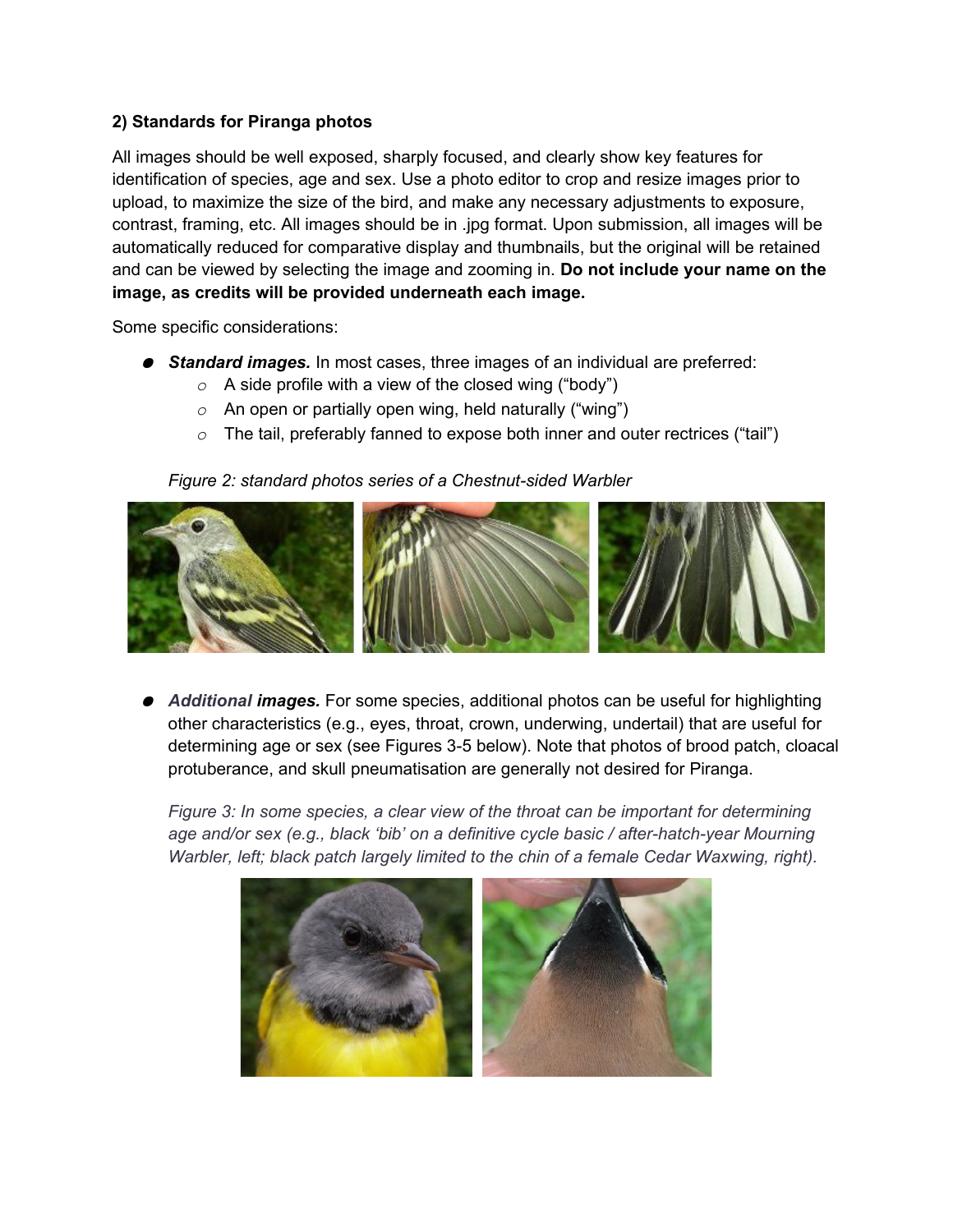*Figure 4: Close-ups of the iris, face, bill (especially for hummingbirds and waterfowl) or crown can be helpful for many species, such as the ones shown below (clockwise from top left): the red eye of a definitive cycle basic / after-hatch-year Red-eyed Vireo, brown eye of a first cycle formative / hatch-year male Rose-breasted Grosbeak, smooth bill of a definitive cycle basic / adult female Ruby-throated Hummingbird and rusty crown of a definitive cycle basic / after second-year Swamp Sparrow*



*Figure 5: Additional examples of close-up features below (clockwise from top left): undertail of a first cycle formative / hatch-year Black-billed Cuckoo, outermost primary of a definitive cycle basic / after-hatch-year Eastern Kingbird, molt limit among the primary coverts of a second cycle basic / second-year Yellow-shafted Flicker, molt limit between feather tracts on the underwing of a first cycle formative / hatch-year Red-winged Blackbird, and black centre spots on back feathers and darkness of uppertail coverts on a definitive cycle basic / after-hatch-year Magnolia Warbler.*

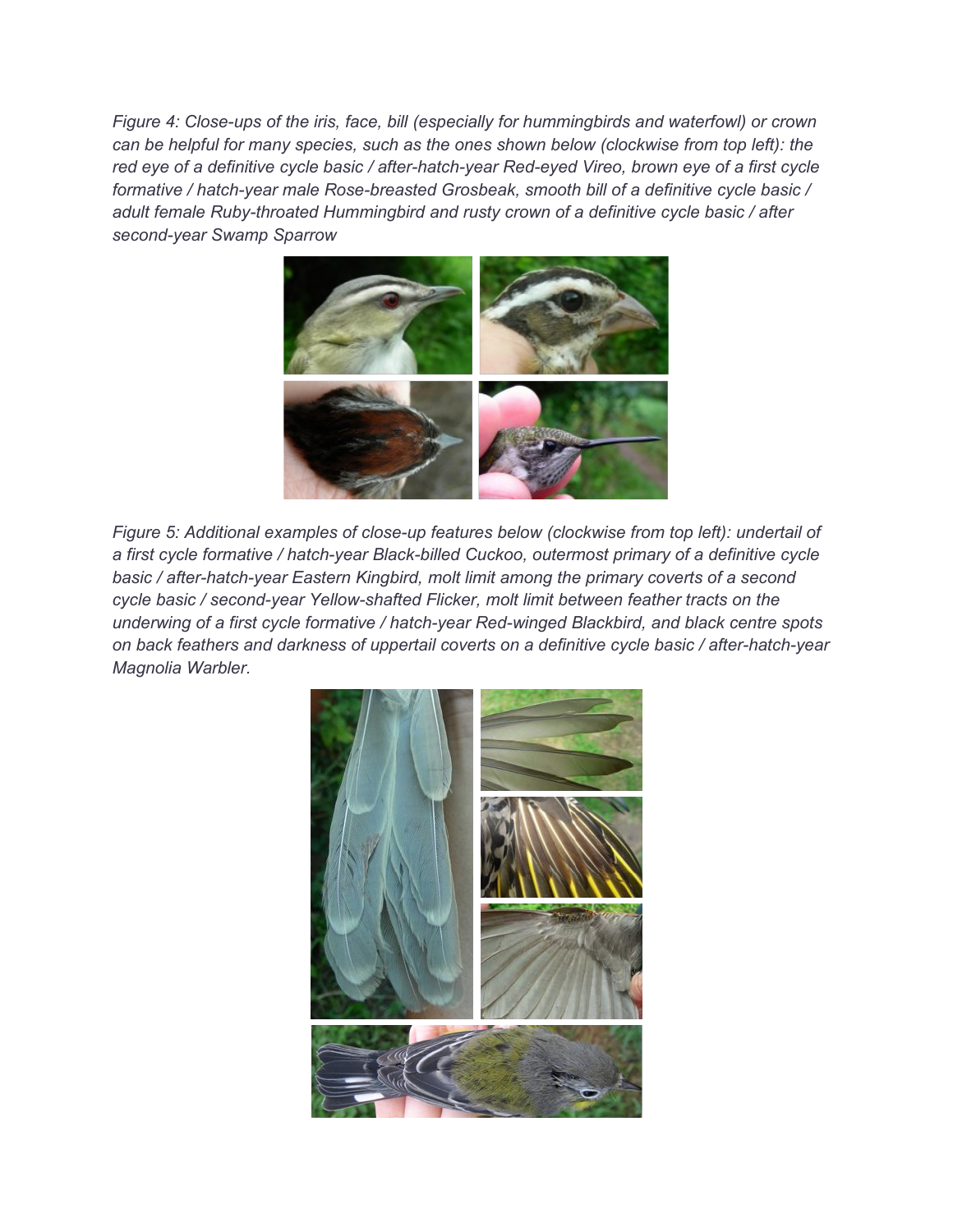● Lighting and background. Shaded but bright natural light is typically best. The bird should not be in direct sunlight, as this can either wash out or artificially intensify colours (depending on the light), obscure molt limits, and create intense shadows. Avoid flash photography for similar reasons, as well as the potential stress it causes for birds. The background should be as uniform as possible so as not to distract the eye (e.g. grass, blank wall, etc.); if available, use aperture priority to focus on the bird and blur the background. Choose a background that contrasts with the colours of the bird (e.g., a Yellow Warbler would show up well in front of a brown wall; a Song Sparrow would show better in front of a grass background).

*Figure 6: Taking photographs in full sun may boost the colours, but it also creates deeper shadows and can wash out potential moult limits. Below, the images on the left were taken in the shade, and while the colours may not 'pop' as much, the shadows are much more diffuse and easy to ignore, and the colours will be more consistent when comparing to other images.*



*Figure 7: An image's brightness and contrast can affect the viewer's ability to detect contrast between feathers or feather tracts. The image on the left is too dark, while the image on the right is too bright and has lost a lot of its contrast (this often happens in the sun – see above). The image in the centre has the right balance of brightness and contrast to effectively show the molt limits in the closed wing.* 

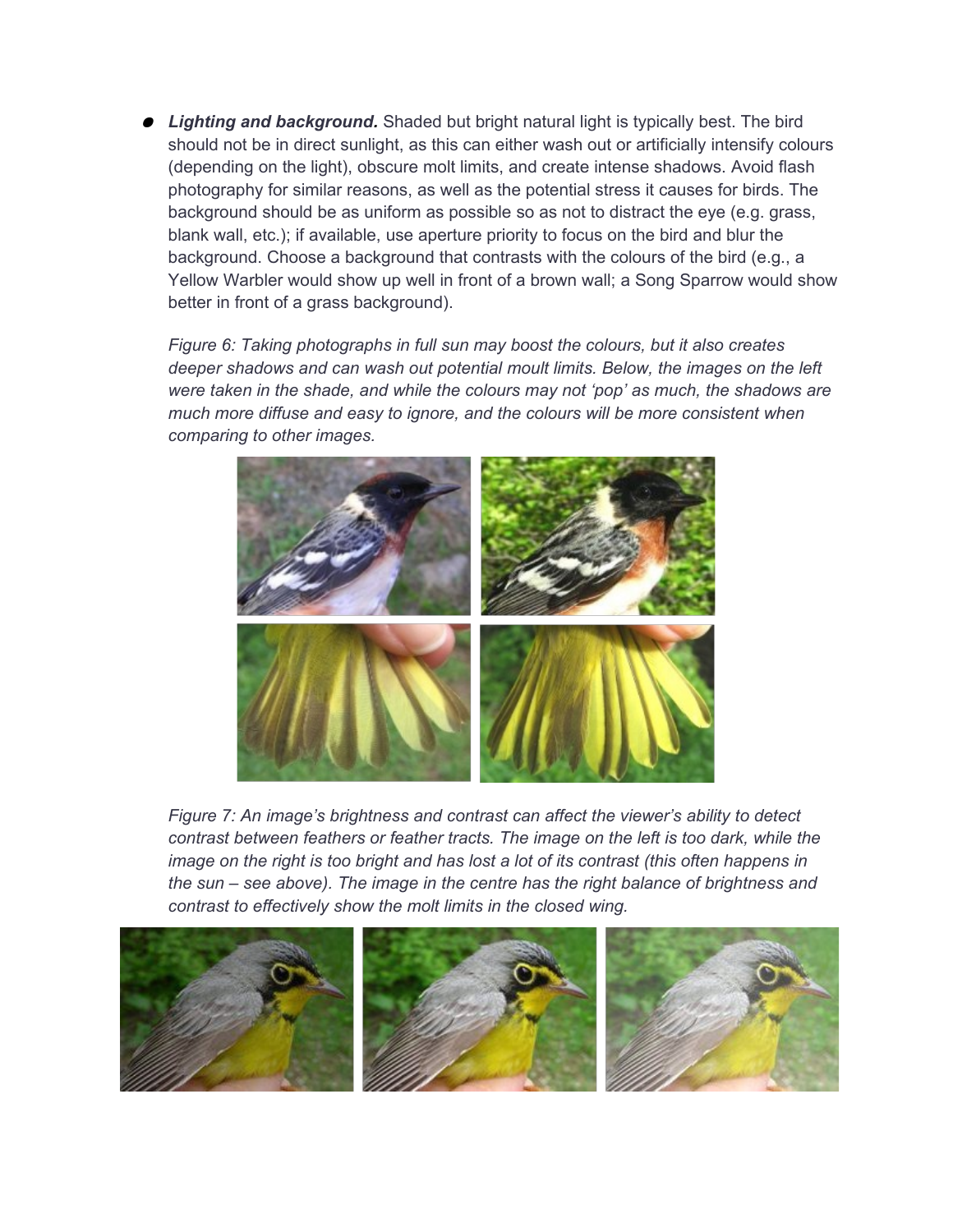● **Editing**: Crop the image so as to maintain only the relevant parts of the bird (e.g. crop out fingers and most of the background). This allows for a much tighter, clearer image of the bird. When taking photos, aim to hold and pose the bird such that all key features can be seen after images are cropped. As much as possible, focus on manipulating the camera rather than the bird.

*Figure 8: Note the difference in detail visible between the original photo (below left) and the cropped version (below right).* 



# **3) Standards for documentation**

To maximize the scientific and educational value of *Piranga,* the contribution portal will prompt you to provide the following when submitting photos:

- *Species:* Initiate a photo contribution by selecting a species from the drop-down menu.
- *Date:* Full date is preferred, but at minimum month is required.
- *Location:* Provide country, province/state (if applicable), and brief location details (e.g., banding station or other site name). Note that although *Piranga* is intended to be multilingual, user-submitted text fields will not be translated.
- *Age, molt class, and sex.* Based on features visible in the set of photos, indicate at minimum the sex of the bird and either the calendar-based age or molt cycle class (or preferably both). If you know the actual age of the bird to be different (e.g., based on skull pneumatisation, measurements, or recapture history), or can specify sex based on characteristics not visible in the photos (e.g., brood patch, cloacal protuberance, or measurements), please complete the known age / known sex sections in the photo contribution portal.
- *Band number.* If the bird was banded, please provide the band number to serve as a unique identifier for the set of photos. Do not include hyphens. If unavailable (e.g., photo of an unbanded bird), leave this field blank.
- *Photographer name:* By default, the contributor is assumed to be the photographer; if you are submitting on behalf of someone else, please provide the photographer's name. Only submit photos for which you own the copyright, or for which the owner has explicitly given you permission -- you are legally responsible for ensuring that you have the rights to post the photo.

Although not strictly required, we encourage you to provide a brief description of how the visible characteristics in the photo were used to determine age / molt cycle / sex, to help users